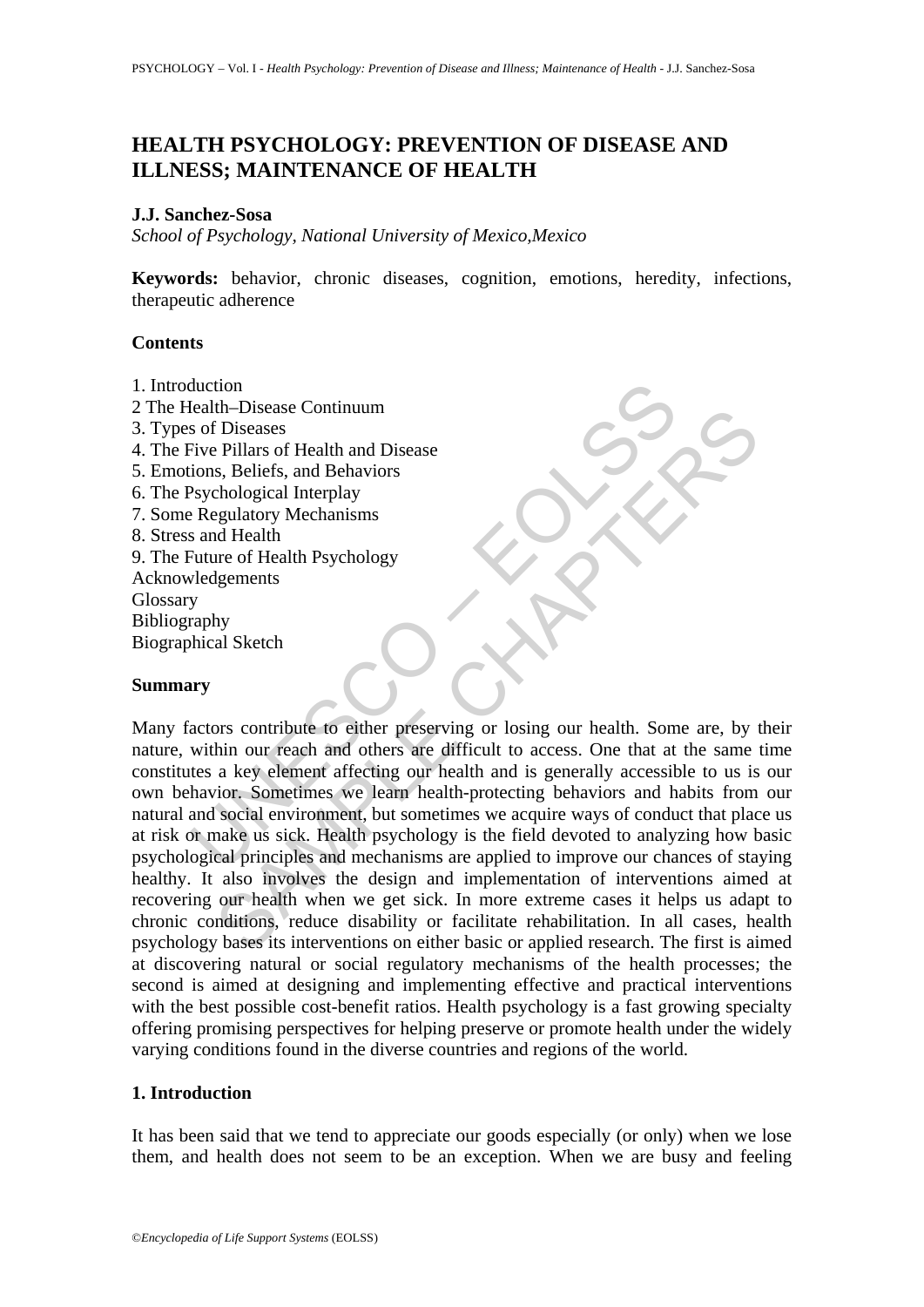relatively well, we may frequently take our own health (and that of our loved ones) for granted. This lack of concern generally takes the form of doing little to prevent disease or to preserve the well-being and adequate functioning that comes from staying healthy. Indeed, health does not mean only the mere absence of disease but includes a whole array of elements—physical, psychological, and interpersonal—that help us go through life functioning well. Whatever we do at home, at work, at school, in the community, in nature, or while traveling is likely to get seriously disrupted, making us suffer and fail to achieve our goals when our health deteriorates or collapses.

e, proposed mat moter to concerve of or teat miss one has the mass of health. Since these early durana knowledge and science have found this fundamental with fresh scientific findings and new human experience. Indee<br>believ uman knowledge and science have found this fundamental tenet gaint<br>there is the fresh scientific findings and new human experience. Indeed, many the<br>vev, and feel contribute to either staying healthy, getting sick, or reco The general idea that there is a strong link between health and human behavior has received attention from antiquity. Indeed, thinkers such as Galen, the Roman pioneer of medicine, proposed that in order to conceive of or treat illness one has to consider the psychological aspects surrounding the loss of health. Since these early beginnings, renewed human knowledge and science have found this fundamental tenet gaining strength with fresh scientific findings and new human experience. Indeed, many things we do, believe, and feel contribute to either staying healthy, getting sick, or recovering from illness. The aim of this article is to help clarify how psychological functioning interacts with other factors and circumstances to affect our position on the health– disease continuum, and how some key contemporary health problems can improve through the development of psychological interventions aimed at either preventing illness or recovering health.



#### **Bibliography**

- - -

Albee G.W. and Joffe J.M., eds. (1980). *The Issues: An Overview of Primary Prevention*, 426 pp. Hanover, N.H.: University Press of New England. [Contains a description of methodological and social issues related to preventive interventions implemented before the appearance of health problems.]

Baum A., Stanton N., Weinman J. West R., and McManus C. (1997). *Cambridge Handbook of Psychology, Health and, Medicine*, 660 pp. Cambridge, U.K.: Cambridge University Press. [Describes numerous recent applications of health psychology in communities and hospitals.]

Bickel W.K. and Madden G.J. (1999). A comparison of measures of relative reinforcing efficacy and behavioral economics: cigarettes and money in smokers. *Behavioural Pharmacology* **10**(6–7), 627–637. [Evaluates response-requirement procedures applied to reduce smoking.]

Bradley M.M., Lang P.J., and Cuthbert B.N. (1993). Emotion, novelty and the startle reflex: habituation in humans. *Behavioral Neuroscience* **107**(6), 970–980. [Analyzes several functional relations between emotional/attention behaviors and habituation.]

Brannon L. and Feist J. (2000). *Health Psychology: An Introduction to Behavior and Health*, 608 pp. Belmont, Calif.: Brooks/Cole. [A well-organized introductory book on health psychology.]